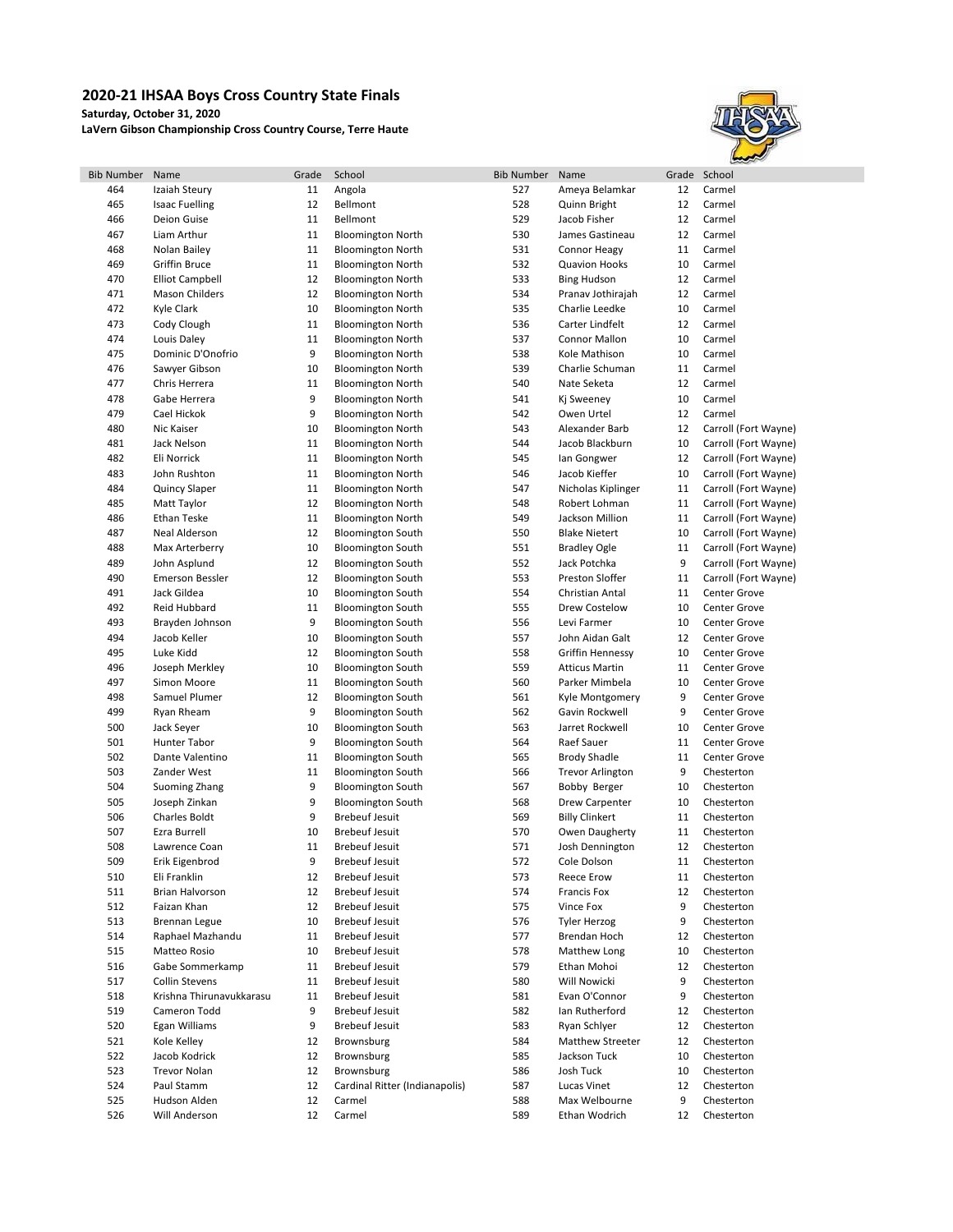| <b>Bib Number</b> | Name                     | Grade  | School                  | <b>Bib Number</b> | Name                    |    | Grade School                 |
|-------------------|--------------------------|--------|-------------------------|-------------------|-------------------------|----|------------------------------|
| 590               | <b>Austin Hall</b>       | 11     | Columbia City           | 653               | <b>Tate Meaux</b>       | 10 | Fishers                      |
| 591               | Marco Avila              | 9      | <b>Columbus North</b>   | 654               | Aidan Merante           | 12 | Fishers                      |
| 592               | Evan Carr                | 11     | <b>Columbus North</b>   | 655               | John Myers              | 10 | Fishers                      |
| 593               | Clayton Guthrie          | 10     | <b>Columbus North</b>   | 656               | Carter Pritchett        | 10 | Fishers                      |
| 594               | Sam Hobbeheydar          | 10     | Columbus North          | 657               | <b>Nick Pulos</b>       | 11 | Fishers                      |
| 595               | Kellen Hottell           | 10     | <b>Columbus North</b>   | 658               | Matthew Roach           | 12 | <b>Fishers</b>               |
| 596               | Carter Howell            | 10     | <b>Columbus North</b>   | 659               | Jonathon Roth           | 12 | Fishers                      |
| 597               | Will Kiel                | 11     | <b>Columbus North</b>   | 660               | Albert Schafer          | 12 | Fishers                      |
| 598               | Reese Kilbarger-Stumpff  | 11     | <b>Columbus North</b>   | 661               | <b>Colin Simons</b>     | 11 | Fishers                      |
| 599               | Carson Kleinhelter       | 12     | Columbus North          | 662               | Austin Wilson           | 10 | Fishers                      |
| 600               | Adler Larson             | 10     | <b>Columbus North</b>   | 663               | <b>Bailey Wilson</b>    | 12 | Fishers                      |
| 601               | Ethan Lax                | 11     | <b>Columbus North</b>   | 664               | William Conway          | 9  | <b>Floyd Central</b>         |
| 602               | Wil Littrell             | 11     | <b>Columbus North</b>   | 665               | Nicholas Gordon         | 12 | <b>Floyd Central</b>         |
| 603               | John Merritt             | 10     | <b>Columbus North</b>   | 667               | Garrett Gravitt         | 12 | <b>Floyd Central</b>         |
| 604               | <b>Matthew Newell</b>    | 11     | Columbus North          | 668               | Hunter Griffin          | 12 | <b>Floyd Central</b>         |
| 605               | <b>Collin Pruitt</b>     | 12     | <b>Columbus North</b>   | 669               | Adam Heitz              | 11 | <b>Floyd Central</b>         |
| 606               | Austin Pulkowski         | 12     | <b>Columbus North</b>   | 670               | Kyle Hohl               | 12 | <b>Floyd Central</b>         |
| 607               | <b>Will Russell</b>      | 10     | <b>Columbus North</b>   | 671               | Justin Mcwilliams       | 12 | <b>Floyd Central</b>         |
| 608               | Charlie Smith            | 10     | <b>Columbus North</b>   | 672               | Joseph Meier            | 11 | <b>Floyd Central</b>         |
| 609               | Andy Stohr               | 12     | Columbus North          | 673               | <b>Weston Naville</b>   | 11 | <b>Floyd Central</b>         |
| 610               | Jacob Strieitelmeier     | 10     | <b>Columbus North</b>   | 674               | Seth Owings             | 12 | <b>Floyd Central</b>         |
| 611               | Akot Tong                | 9      | <b>Columbus North</b>   | 675               | Nathan Wheatley         | 10 | <b>Floyd Central</b>         |
| 612               | <b>Camden Marshall</b>   | 12     | Corydon Central         | 676               | Wade Woosley            | 12 | <b>Floyd Central</b>         |
| 613               | Sebastian Ashbach        | 12     | Crown Point             | 677               | Spenser Wolf            | 11 | Forest Park                  |
| 614               | Jacob Bell               | 10     | Crown Point             | 678               | Jackson Andry           | 12 | Franklin Central             |
| 615               | <b>Quinton Bock</b>      | 12     | Crown Point             | 679               | Justin Healey           | 12 | Franklin Central             |
| 616               | Jace Churchill           | 11     | Crown Point             | 680               | Daniel Adair            | 11 | Ft. Wayne Concordia Lutheran |
| 617               | <b>Walter Cook</b>       | 10     | Crown Point             | 681               | Max Adair               | 9  | Ft. Wayne Concordia Lutheran |
| 618               | Jackson Holok            | 12     | Crown Point             | 682               | Peter Allison           | 12 | Ft. Wayne Concordia Lutheran |
| 619               | Kade Honickel            | 10     | Crown Point             | 683               | Benjamin Bentz          | 9  | Ft. Wayne Concordia Lutheran |
| 620               | <b>Weston Hulen</b>      | 9      | Crown Point             | 684               | Luke Bentz              | 12 | Ft. Wayne Concordia Lutheran |
| 621               | Jesse Mendez             | 11     | Crown Point             | 685               | <b>Gabriel Connelly</b> | 11 | Ft. Wayne Concordia Lutheran |
| 622               | Nathan Murphy            | 10     | Crown Point             | 686               | <b>Charles Fikes</b>    | 11 | Ft. Wayne Concordia Lutheran |
| 623               | Chris Netherton          | 11     | Crown Point             | 687               | Vaughn Hendrickson      | 9  | Ft. Wayne Concordia Lutheran |
| 624               | <b>Tanner Pavicich</b>   | 9      | Crown Point             | 688               | Alexander Jones         | 9  | Ft. Wayne Concordia Lutheran |
| 625               | Anthony Saberniak        | 11     | Crown Point             | 689               | Thomas Kratzman         | 12 | Ft. Wayne Concordia Lutheran |
| 626               | Cole Simmons             | 12     | Crown Point             | 690               | Nathan Pennekamp        | 12 | Ft. Wayne Concordia Lutheran |
| 627               | Noah Thomas              | 12     | Crown Point             | 691               | Karsten Schlegel        | 11 | Ft. Wayne Concordia Lutheran |
| 628               | Cody Turner              | 10     | Crown Point             | 692               | Zachary Shaw            | 11 | Ft. Wayne Concordia Lutheran |
| 629               | Evan Turner              | 10     | Crown Point             | 693               | Nicholas Spielman       | 9  | Ft. Wayne Concordia Lutheran |
| 630               | Cameron Zimmerman        | 11     | Crown Point             | 694               | <b>Tyler Strothman</b>  | 12 | Ft. Wayne Concordia Lutheran |
| 631               | Samuel Tullis            | 11     | <b>Culver Academies</b> | 695               | Kevin Zehr              | 10 | Ft. Wayne Concordia Lutheran |
| 632               | Alex Nolan               | 11     | Evansville F.J. Reitz   | 696               | <b>Brady Abney</b>      | 9  | Goshen                       |
| 633               | Nate Albin               | 11     | Fishers                 | 697               | Jocsan Barahona         | 12 | Goshen                       |
| 634               | Logan Arive              | 10     | <b>Fishers</b>          | 698               | Oliver Biek             | 10 | Goshen                       |
| 635               | Grant Belush             | $10\,$ | Fishers                 | 699               | Tommy Claxton           | 10 | Goshen                       |
| 636               | Josh Brown               | 12     | Fishers                 | 700               | Ryan Diaz               | 12 | Goshen                       |
| 637               | Louis Buonaiuto          | 11     | Fishers                 | 701               | David Dominguez         | 10 | Goshen                       |
| 638               | Caden Carpenter          | 10     | Fishers                 | 702               | Jackson Gaby            | 11 | Goshen                       |
| 639               | Jaylen Castillo          | 12     | Fishers                 | 703               | Logan Harkenrider       | 11 | Goshen                       |
| 640               | Will Clark               | 12     | Fishers                 | 704               | Angel Hernandez         | 11 | Goshen                       |
| 641               | <b>Andrew Davis</b>      | 10     | Fishers                 | 705               | Drew Hogan              | 11 | Goshen                       |
| 642               | Jacob Dowd               | 9      | Fishers                 | 706               | Cole Johnston           | 11 | Goshen                       |
| 643               | Alec Foster              | 11     | Fishers                 | 707               | Alex Lopez              | 9  | Goshen                       |
| 644               | <b>Mitchell Giesting</b> | 11     | Fishers                 | 708               | Adrian Mora             | 11 | Goshen                       |
| 645               | Luke Godleski            | 10     | Fishers                 | 709               | Jacob Near              | 12 | Goshen                       |
| 646               | Ben Greiwe               | 11     | Fishers                 | 710               | Jose Sanchez            | 11 | Goshen                       |
| 647               | Jaden Guffey             | 9      | Fishers                 | 711               | Michael Smith           | 11 | Goshen                       |
| 648               | Peyton Hagedorn          | 11     | Fishers                 | 712               | Matthew Snyder          | 12 | Goshen                       |
| 649               | Nathan Jordt             | 12     | Fishers                 | 713               | Tyler Wiese             | 11 | Goshen                       |
| 650               | Cooper Kane              | 10     | Fishers                 | 714               | Jonathan Baxter Jr.     | 12 | Griffith                     |
| 651               | Matthew Leppert          | 12     | Fishers                 | 715               | <b>Tyler Backlund</b>   | 12 | Guerin Catholic              |
| 652               | Jacob Maehler            | 11     | Fishers                 | 716               | Austin Callahan         | 12 | Guerin Catholic              |
|                   |                          |        |                         |                   |                         |    |                              |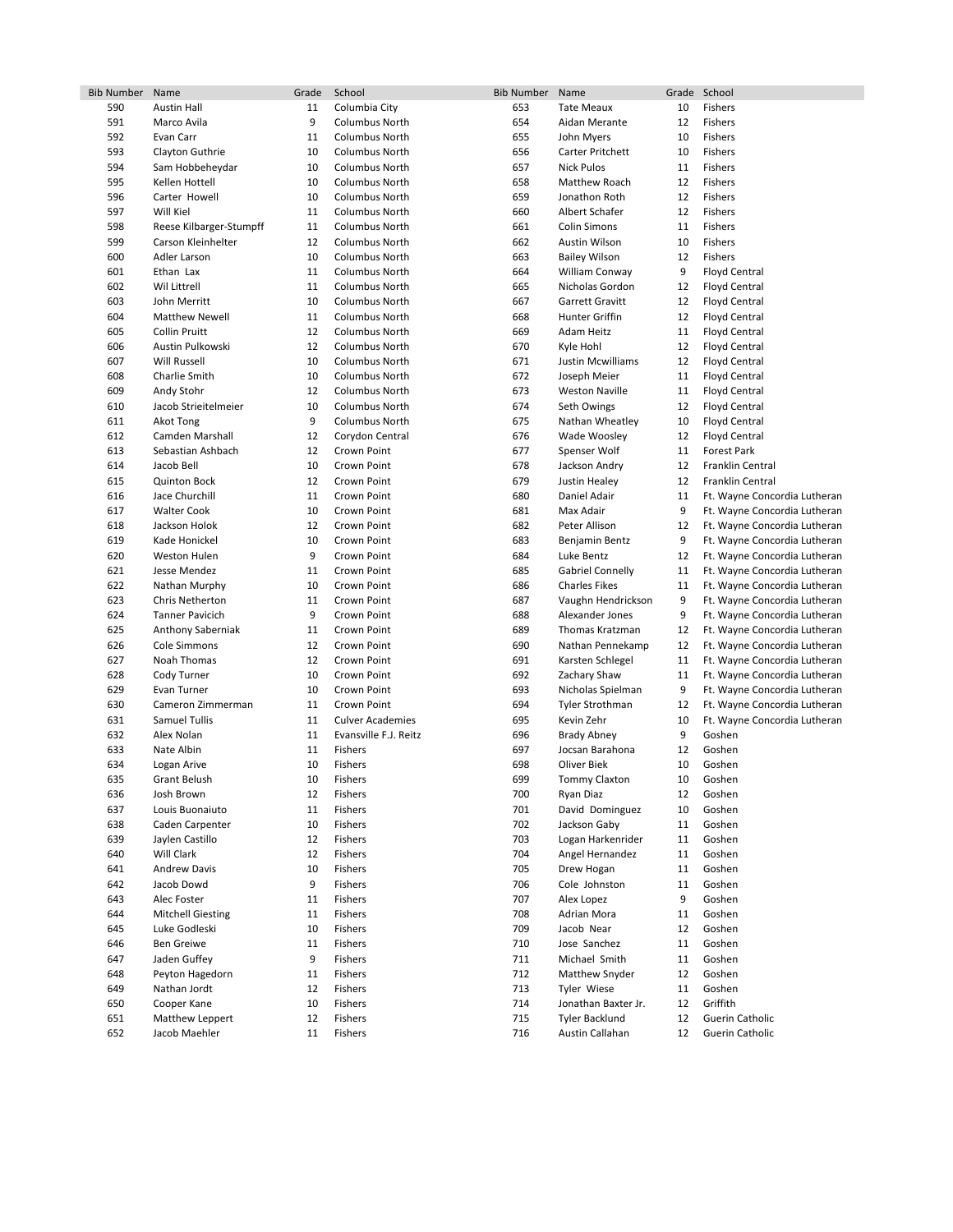| <b>Bib Number</b> | Name                          | Grade    | School                       | <b>Bib Number</b> | Name                         |         | Grade School                 |
|-------------------|-------------------------------|----------|------------------------------|-------------------|------------------------------|---------|------------------------------|
| 717               | Mark Doll                     | 11       | Guerin Catholic              | 780               | Drew Mcgrath                 | 9       | Lake Central                 |
| 718               | Christian Geary               | 11       | Guerin Catholic              | 781               | Zakaria Mohiuddin            | 12      | Lake Central                 |
| 719               | <b>Ben Grissom</b>            | 9        | Guerin Catholic              | 782               | <b>Richard Moore</b>         | 11      | Lake Central                 |
| 720               | <b>Ethan Hines</b>            | 10       | Guerin Catholic              | 783               | Hayden Podlin                | 12      | Lake Central                 |
| 721               | Holden King                   | 12       | <b>Guerin Catholic</b>       | 784               | Avery Ramos                  | 11      | Lake Central                 |
| 722               | Johnny King                   | 9        | <b>Guerin Catholic</b>       | 785               | Alekzandr Rhody              | 12      | Lake Central                 |
| 723               | Cj Lawrence                   | 11       | Guerin Catholic              | 786               | Logan Russell                | 12      | Lake Central                 |
| 724               | Levi Leffler                  | 12       | Guerin Catholic              | 787               | Ethan Schassburger           | 11      | Lake Central                 |
| 725               | Evan Mcneany                  | 11       | Guerin Catholic              | 788               | <b>Trey Scheub</b>           | 11      | Lake Central                 |
| 726               | Gavin Morrow                  | 12       | Guerin Catholic              | 789               | <b>Ben Schmitt</b>           | 11      | Lake Central                 |
| 727               | Nicholas Schramm              | 12       | <b>Guerin Catholic</b>       | 790               | Kaden Smith                  | 10      | Lake Central                 |
| 728               | Dominic Stein                 | 12       | Guerin Catholic              | 791               | Vince Vanderveen             | 11      | Lake Central                 |
| 729               | Nathan Traub                  | 10       | Guerin Catholic              | 792               | Austin Wojcik                | 9       | Lake Central                 |
| 730               | Christian Ward                | 12       | Guerin Catholic              | 793               | Cole Raymond                 | 11      | LaPorte                      |
| 731               | Jack Weber                    | 10       | Guerin Catholic              | 794               | Jackson Bakker               | 11      | Lowell                       |
| 732               | Max Anderson                  | 12       | Hamilton Southeastern        | 795               | Carson Heath                 | 12      | Martinsville                 |
| 733               | Luke Andritsch                | 11       | Hamilton Southeastern        | 796               | Zachary Dunn                 | 11      | Merrillville                 |
| 734               | Collin Brier                  | 10       | Hamilton Southeastern        | 797               | Korey Allen                  | 11      | Munster                      |
| 735               | Ash Caylor                    | 10       | Hamilton Southeastern        | 798               | Ari Arzumanian               | 12      | Munster                      |
| 736               | <b>Bennett Dubois</b>         | 11       | Hamilton Southeastern        | 799               | Ralph Brown                  | 9       | Munster                      |
| 737               | Noah Haines                   | 11       | Hamilton Southeastern        | 800               | <b>Ethan Buck</b>            | 12      | Munster                      |
| 738               | <b>Ben Harris</b>             | 10       | Hamilton Southeastern        | 801               | Jacob Cipowski               | 11      | Munster                      |
| 739               | <b>Garrett Hicks</b>          | 11       | Hamilton Southeastern        | 802               | <b>Michael Collins</b>       | 11      | Munster                      |
| 740               | Tanner Kutoloski              | 12       | Hamilton Southeastern        | 803               | Dominic Dicarlo              | 9       | Munster                      |
| 741               | Will Marquardt                | 11       | Hamilton Southeastern        | 804               | Stephen Heritage             | 12      | Munster                      |
| 742               | Cade Ogan                     | 11       | Hamilton Southeastern        | 805               | Charles Iverson              | 11      | Munster                      |
| 743               | <b>Jack Patrick</b>           | 12       | Hamilton Southeastern        | 806               | Jacob Katz                   | 11      | Munster                      |
| 744               | Luke Pfanstiel                | 12       | Hamilton Southeastern        | 807               | Andrew Klaich                | 10      | Munster                      |
| 745               | Nolan Pham                    | 12       | Hamilton Southeastern        | 808               | Maxwell Lindenmayer          | 11      | Munster                      |
| 746               | Lucas Rankin                  | 12       | Hamilton Southeastern        | 809               | Juan Angel Olivencia-D       | 12      | Munster                      |
| 747               | lan Ross                      | 9        | Hamilton Southeastern        | 810               | Joshua Serrano               | 9       | Munster                      |
| 748               | <b>Connor Sarkovics</b>       | 11       | Hamilton Southeastern        | 811               | Ian Smith                    | 9       | Munster                      |
| 749               | Nolan Satterfield             | 11       | Hamilton Southeastern        | 812               | Gabriel Tienstra             | 11      | Munster                      |
| 750               | <b>Jack Struss</b>            | 12       | Hamilton Southeastern        | 813               | Noah Villarreal              | 10      | Munster                      |
| 751               | <b>William Tuckis</b>         | 11       | Hamilton Southeastern        | 814               | Anthony Young                | 11      | Munster                      |
| 752               | Adam Warski                   | 9        | Hamilton Southeastern        | 815               | Joshua Baltes                | 12      | <b>New Prairie</b>           |
| 753               | Conner Wright                 | 12       | Hamilton Southeastern        | 816               | Andrew Anderson              | 12      | Noblesville                  |
| 754               | Dieubeni Baributsa            | 12       | Harrison (West Lafayette)    | 817               | Jacob Bragg                  | 10      | Noblesville                  |
| 755               | Leonel Soriano                | 12       | Harrison (West Lafayette)    | 818               | Evan Campbell                | 12      | Noblesville                  |
| 756               | Elliott Buechlein             | 12       | <b>Heritage Hills</b>        | 819               | Caden Click                  | 9       | Noblesville                  |
| 757               | Lucas Guerra                  | 12       | Highland                     | 820               | Alex Cole                    | 11      | Noblesville                  |
| 758               | <b>Ethan Baitz</b>            | 11       | Homestead                    | 821               | Caleb Dugger                 | 12      | Noblesville                  |
| 759               | Justin Van Prooyen            | 12       | Illiana Christian            | 822               | Garion Eaton                 | 12      | Noblesville                  |
| 760               | Carter Blume                  | 9        | Jasper                       | 823               | Sam Greenaway                | 12      | Noblesville                  |
| 761               | <b>Blake Danzer</b>           | 12       | Jasper                       | 824               | <b>Billy Gregory</b>         | 12      | Noblesville                  |
| 762               | Abe Eckman                    | 11       | Jasper                       | 825               | Travis Hickner               | 12      | Noblesville                  |
| 763               | Leo Eckman                    | 9        | Jasper                       | 826               | <b>Alex Hipkiss</b>          | 12      | Noblesville                  |
| 764               | Will Gubbins                  | 10       | Jasper                       | 827               | Cole Kimmel                  | 12      | Noblesville                  |
| 765               | Harrison Hulsman              | 10       | Jasper                       | 828               | Andrew Knight                | 11      | Noblesville                  |
| 766               | Logan Kempf                   | 9        | Jasper                       | 829               | Ian Montarsi                 | 12      | Noblesville                  |
| 767               | Wylee Kippenbrock             | 9        | Jasper                       | 830               | Alec Moor                    | 9       | Noblesville                  |
| 768               | Reggie Matute                 | 11       | Jasper                       | 831               | Joel Mumaw                   | 11      | Noblesville                  |
| 769               | Chase Nord                    | 11       | Jasper                       | 832               | Asher Propst                 | 10      | Noblesville                  |
| 770               | Kyler Wehr                    | 10       | Jasper                       | 833               | Luke Shinneman               | 11      | Noblesville                  |
| 771               | Jaryn Weinel                  | 10       | Jasper                       | 834               | Nate Killeen                 | 10      | North Central (Indianapolis) |
| 772               | Jacob Welp                    | 10       | Jasper                       | 835               | Jaxon Miller                 | 10      | Northridge                   |
| 773               | <b>Trey Wiseman</b>           | 9        | Jasper                       | 836               | <b>Stuart Bennett</b>        | 11      | Northview                    |
| 774               | Gavin Hendrix                 | 12       | Jennings County              | 837               | <b>Corbin Butts</b>          | 12      | Northview                    |
| 775               | Kyle Birgel                   | 12       | Lake Central                 | 838               | Thomas Chapman               | 12      | Northview                    |
| 776               | Jordan Duggan                 | 12       | Lake Central                 | 839               | Douglas Dillman              | 9       | Northview                    |
| 777               |                               |          |                              |                   | Logan Graf                   |         |                              |
|                   | Braden Johnson                | 12       | Lake Central                 | 840               |                              | 11      | Northview                    |
| 778<br>779        | Dylan Lopez<br>Daniel Mcgrath | 10<br>12 | Lake Central<br>Lake Central | 841<br>842        | Jcim Grant<br>Miles Haviland | 9<br>11 | Northview<br>Northview       |
|                   |                               |          |                              |                   |                              |         |                              |